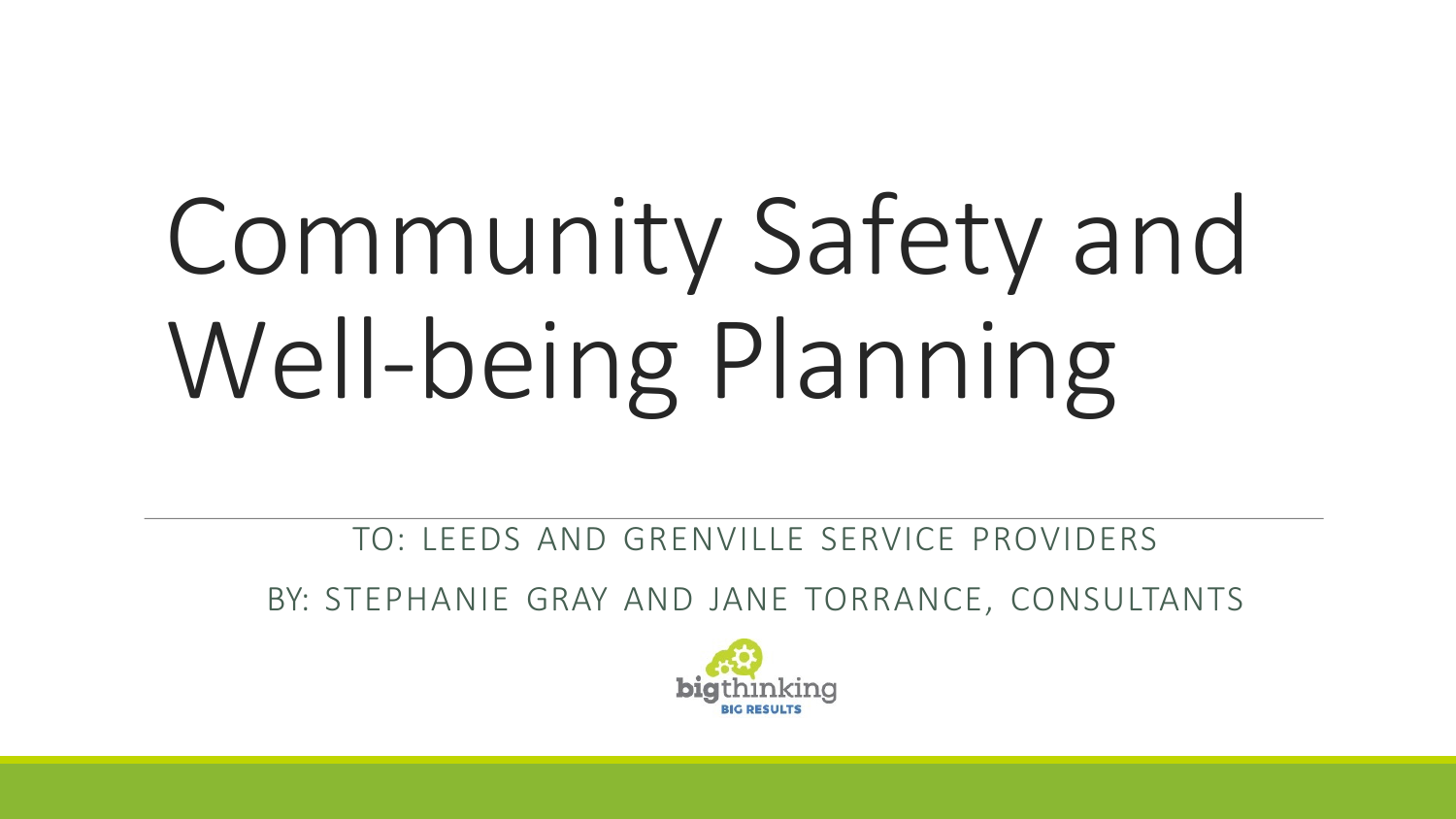

- •Welcome & Introductions
- •Overview of Community Safety Planning
- •Leeds and Grenville Plan Components/Key Milestones
- •Risks Identified through Preliminary Research
- •Facilitated Group Activity: Asset Mapping; Risk and Gap Identification
- •Report Back and Group Discussion
- •Next Steps
- •Concluding remarks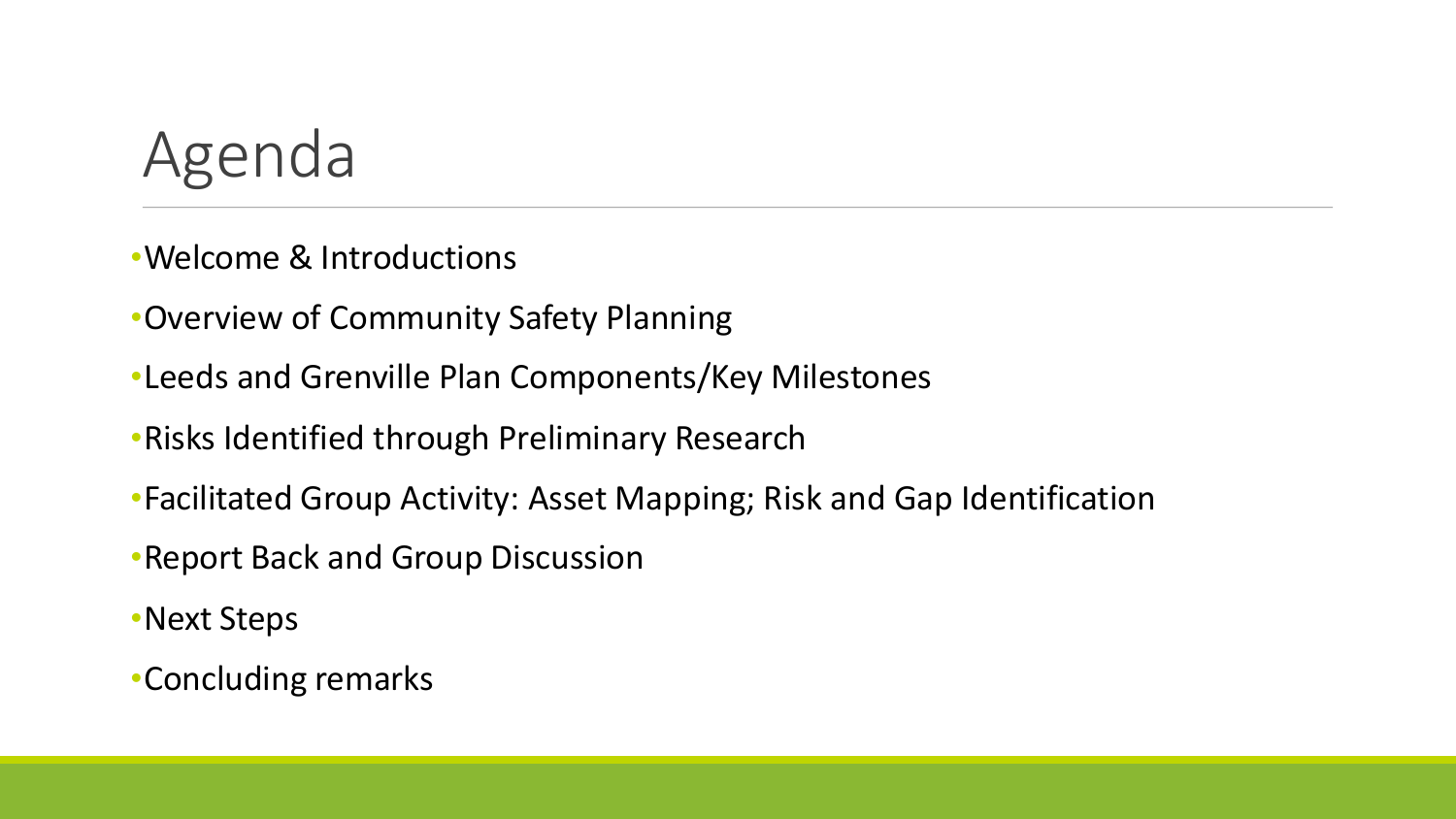#### Who We Are

#### **Stephanie Gray**

- •20 years Communications Consulting (Stephanie Gray Communications), including public relations for County of Lanark; college instructor
- •2015-Present: Coordinator, Lanark County Situation Table and Community Plan for Safety & Well-being
- •2010-2015: Member/Chair, Perth Police Services Board (Zone 2 Chair 2014-15)

#### **Jane Torrance**

- •2018-present BIG THINKING Consulting Services; Acting Regional Director United Way East Ontario
- •10 years Community Coordinator, Lanark County Planning Council for Children, Youth and Families
- •3 term Councillor, Mississippi Mills; 1 term Lanark County Council; 8 years Member, Mississippi Mills Police Service Board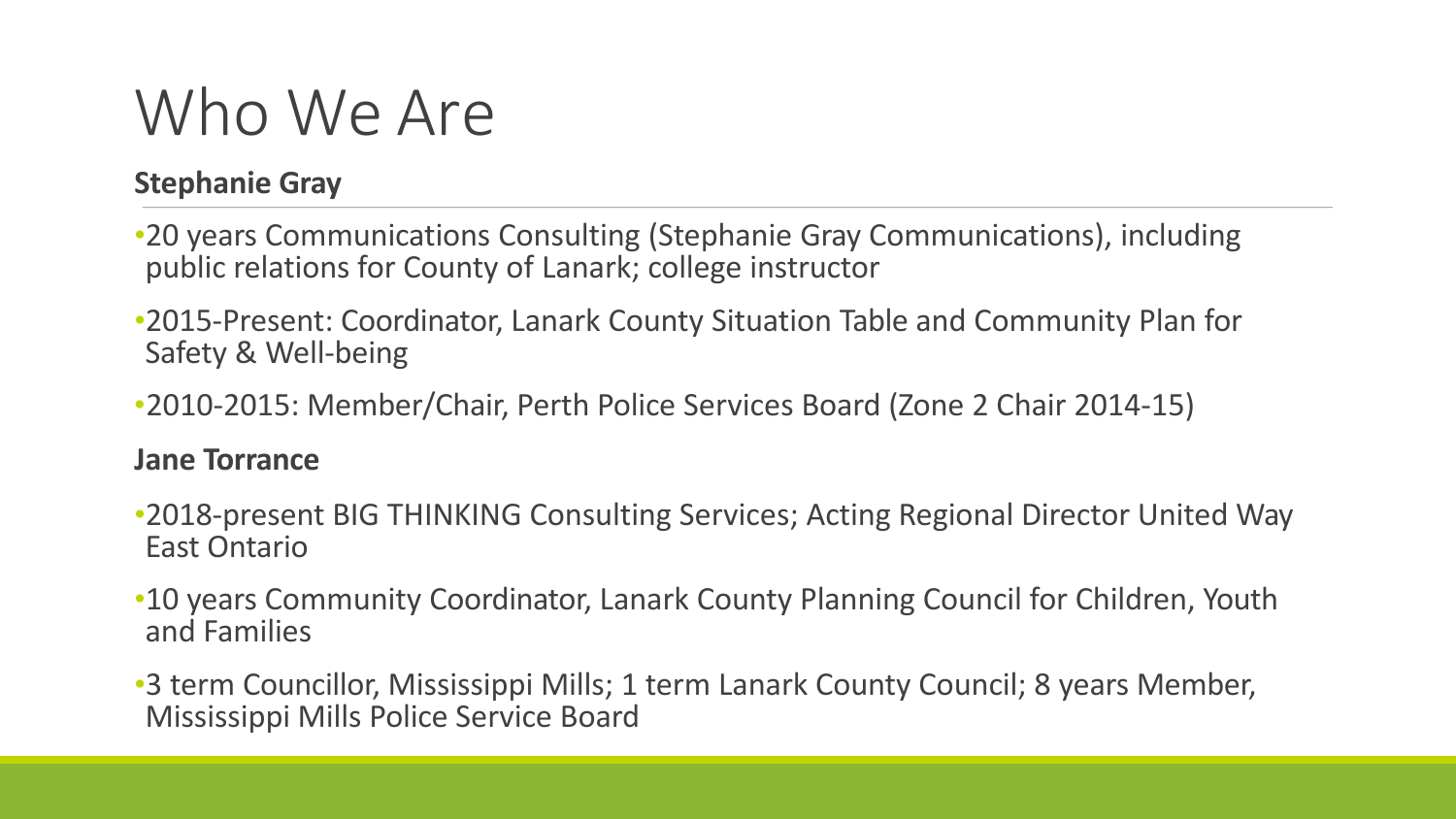# "Crime is a public health isse

Karyn McCluskey, Violence Reduction Unit, Scotlan

- •Concept based on [model developed](http://www.cbc.ca/news/canada/ottawa/glasgow-violence-crime-ottawa-) in Glasgow, Scotla Albert, Saskatchewan
- •Consider social determinants of health; the more tool succeed, the better the outcome
- ·Identify issues early on to avoid crisis; reduce risk of c costs of policing)
- •Have appropriate supports in place (parenting, addict
- •https://www.cbc.ca/news/canada/ottawa/glasgow-vic police-1.5338102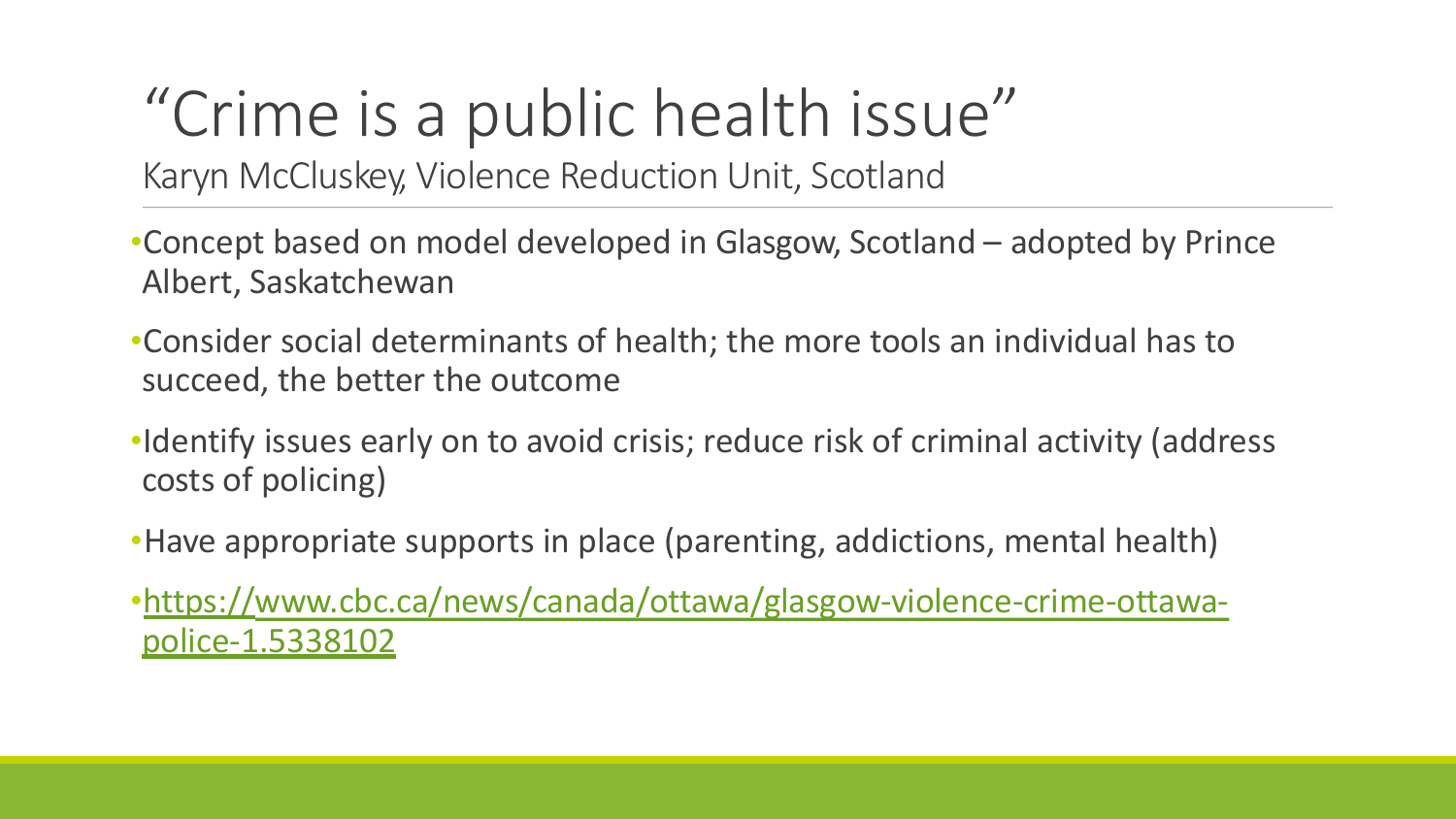#### "Crime is a public health issue"

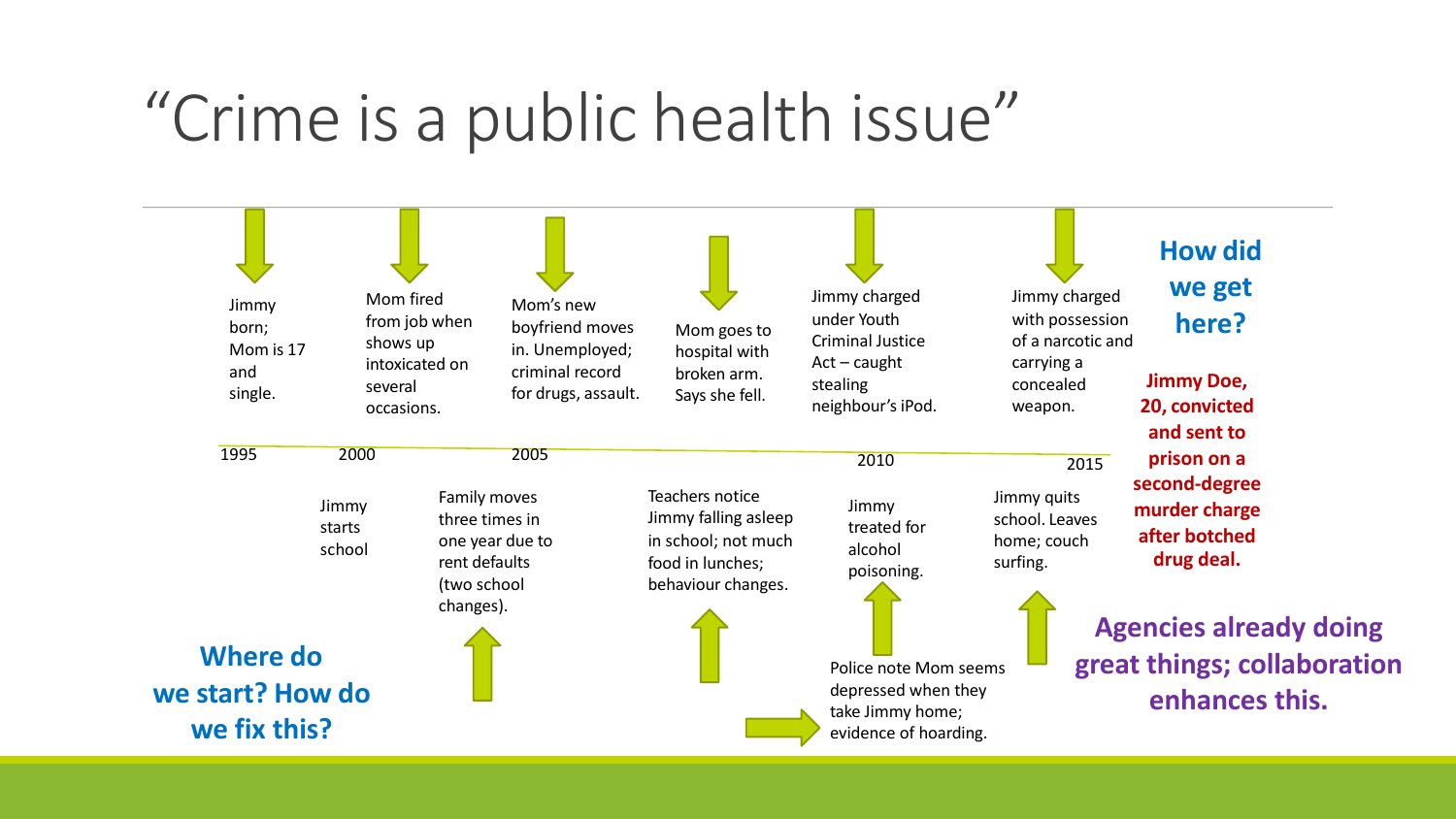## Ontario Working Group

on Collaborative, Risk-driven Community Safety

•Comprised of four Ontario police services in early 2013

- •New ways of dealing with crime, victimization, social disorder, social and health issues
- •Latest research and best practices to reduce harm and victimization
- •Guidance for practitioners

•Dr. Hugh Russell (OACP work) and Norman Taylor (Saskatchewan model) – hired by OWG in 2013 for technical guidance

•Framework for community safety planning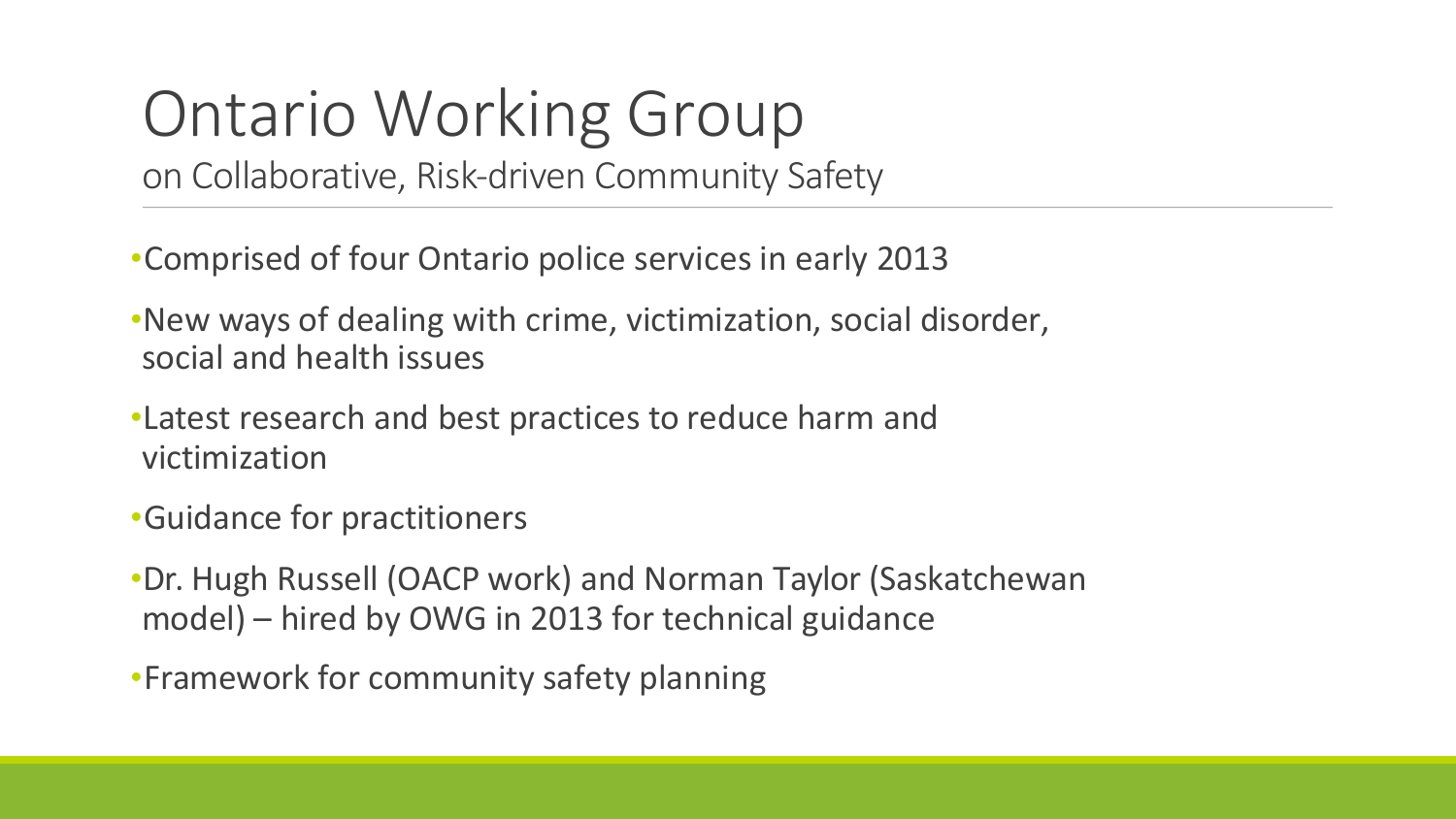#### Four Levels of Intervention

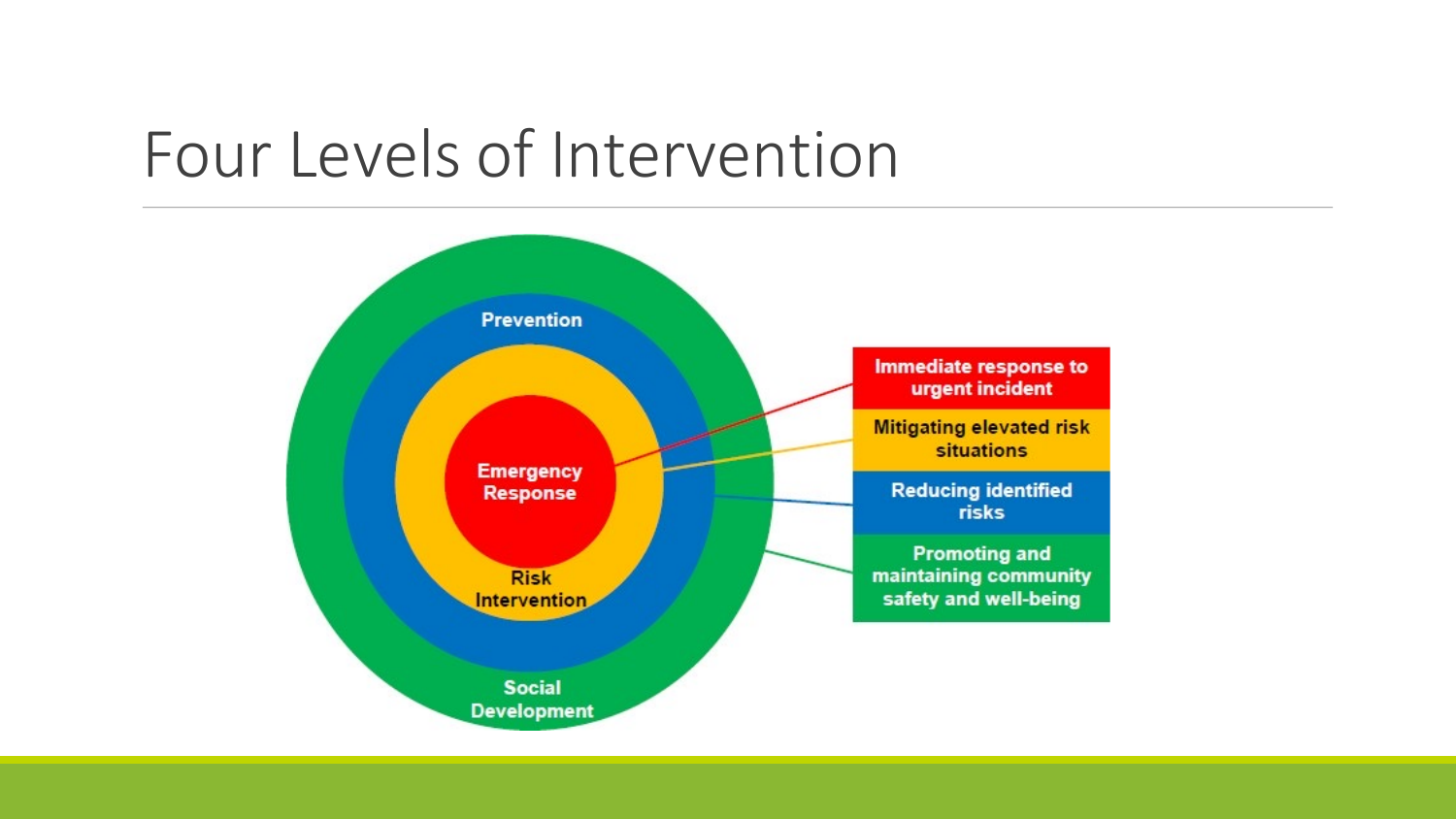# Why are we here?

CSWB Plan: Provincial Legislation

- •Legislative amendments to current *Police Services Act* mandate municipalities to prepare and adopt a plan by July 1, 2021
- •Act outlines requirements for advisory committee, consultation, establishing priority risks
- •Must show outcomes and measurables with strategies to meet them
- •Monitoring, evaluating, reporting requirements may be outlined in regulations at a later date
- •Publishing regulation: Internet within 30 days of adoption with a printed copy available for viewing
- •Framework for planning provided by the Ministry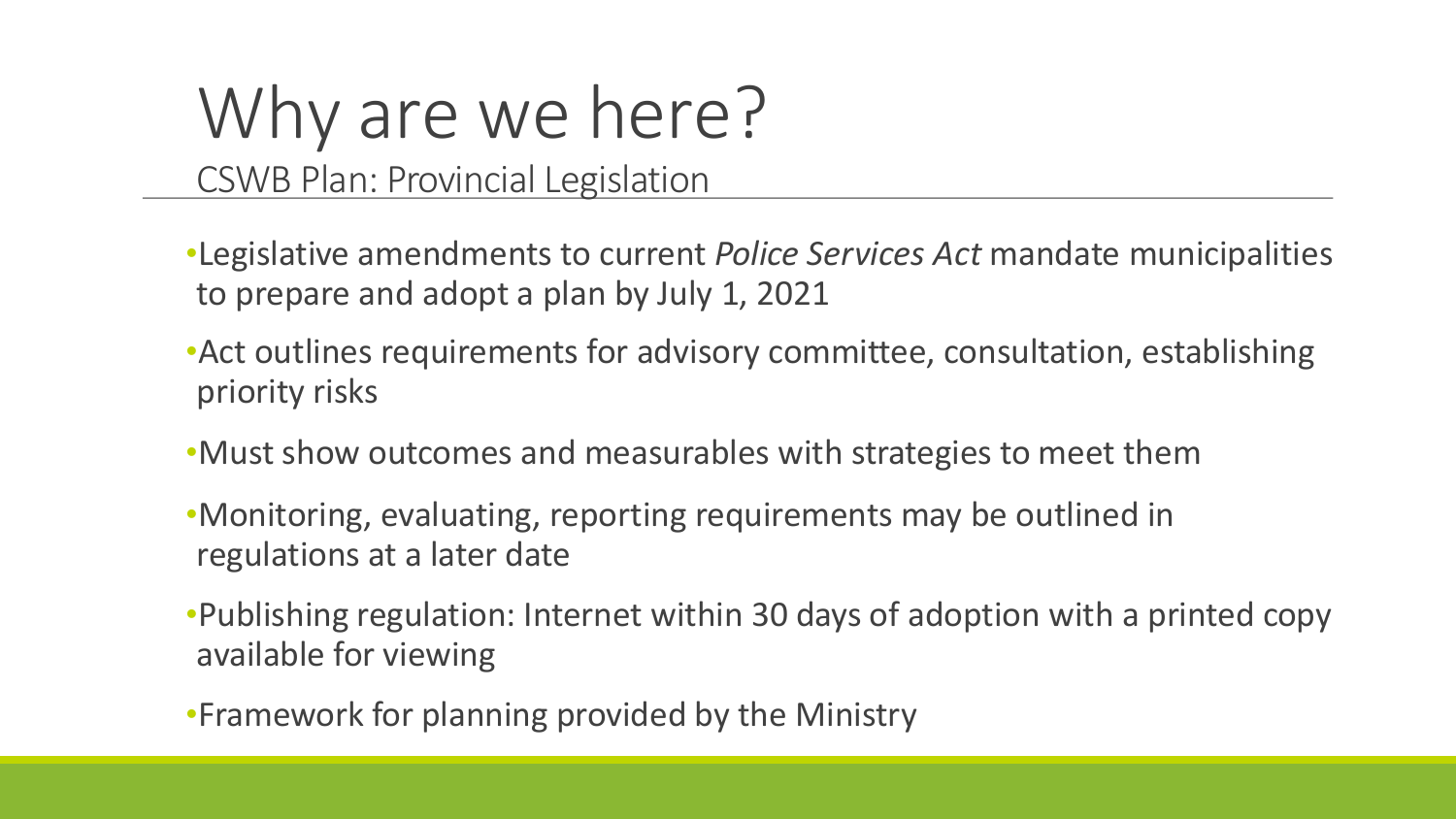#### Critical Success Factors

- •Strength based
- •Risk focused
- •Awareness and understanding
- •Highest level commitment
- •Effective partnerships
- •Evidence and evaluation
- •Cultural responsiveness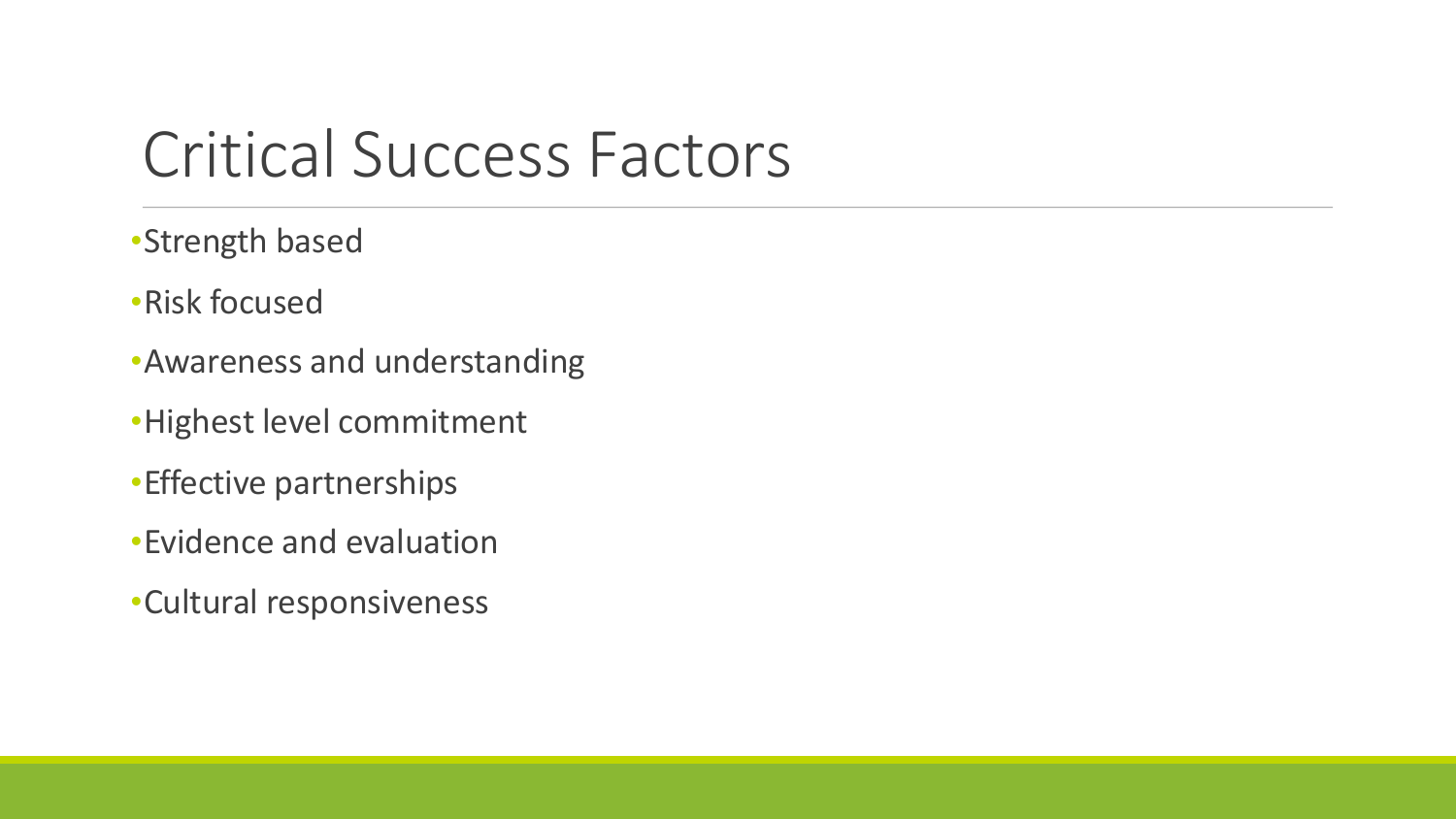### Strength based

Presume community is full of assets that can be mobilized to achieve safety and well-being.

- Identify the assets (asset inventory)
- Individuals, families, community groups in marginalized neighbourhoods who want to contribute
- Agencies/organizations with mandates, resources, info and workers to contribute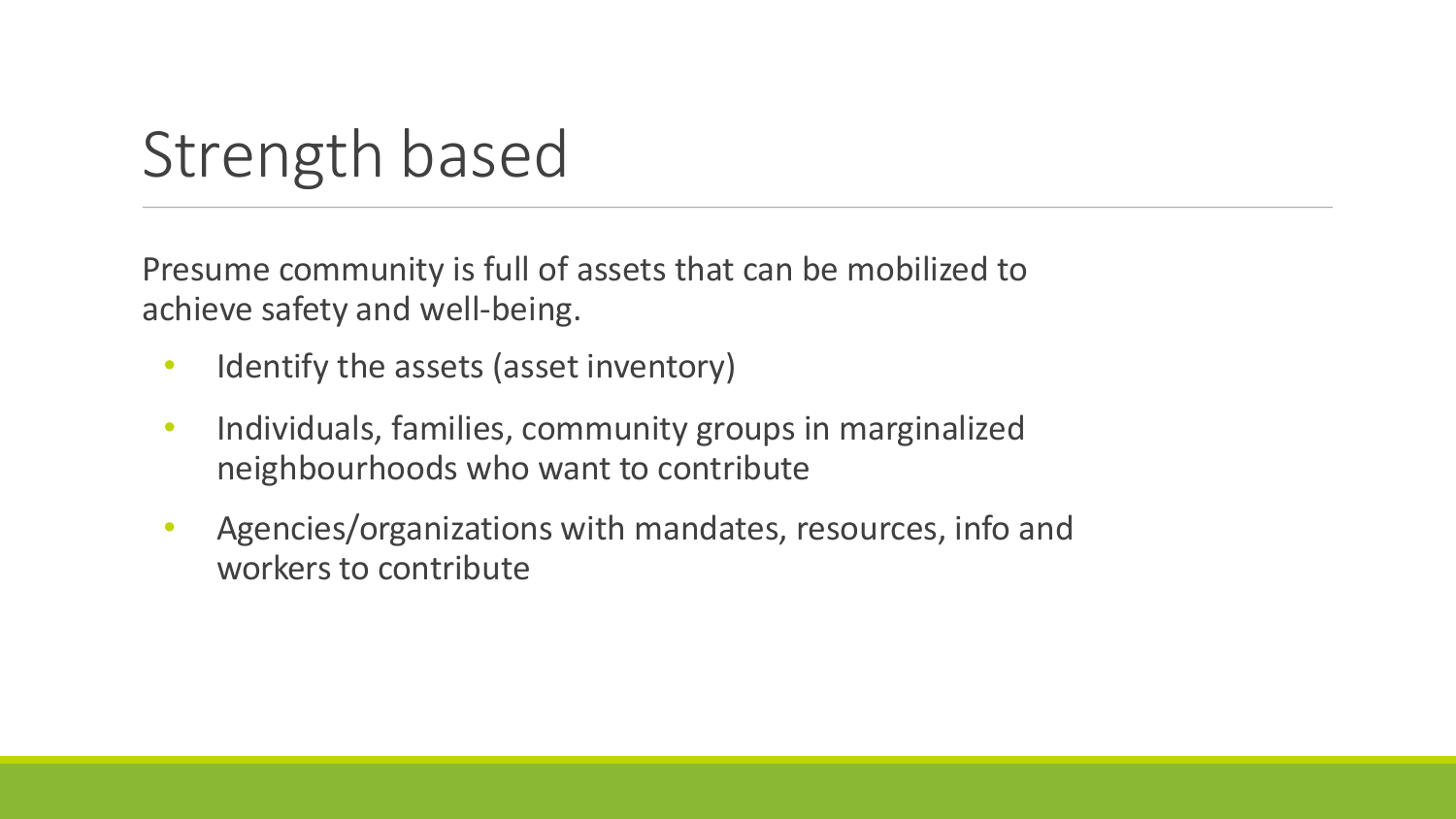### Risk focused

Identify risk, threats or hazards to safety and well-being and apply to all zones. Collect data from:

- Focus on risks, not incidents
- Target circumstances, people and places most vulnerable to risk
- "Why" is something happening
- Seek data and experiences from community and partners
- Look for trends and patterns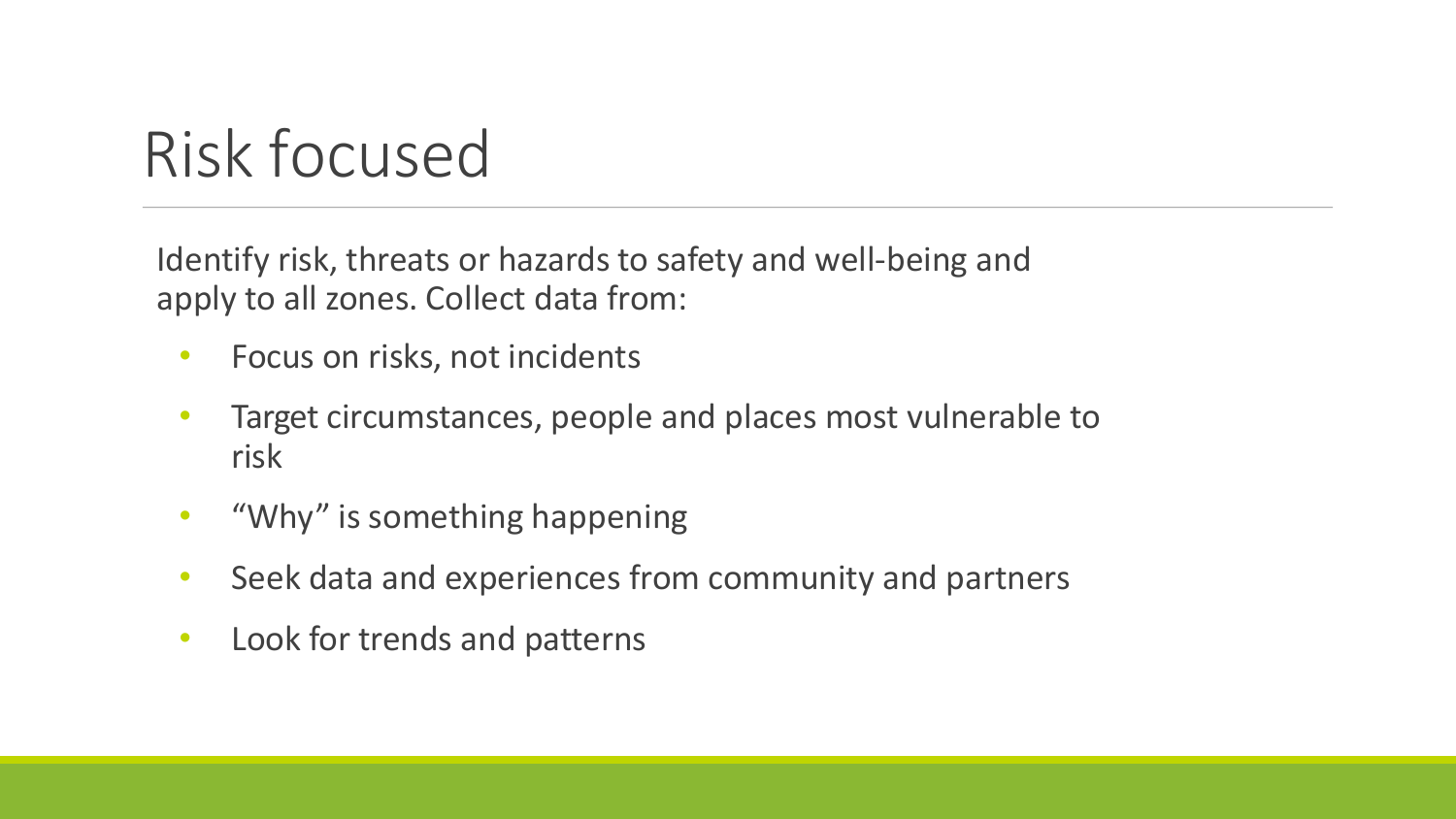#### Awareness and understanding

- •Understand role in making community safe and healthy
- •Collaborate
- •Promote awareness and understanding purpose and benefits of planning
- •Examine social issues and inequalities that create risk in the first place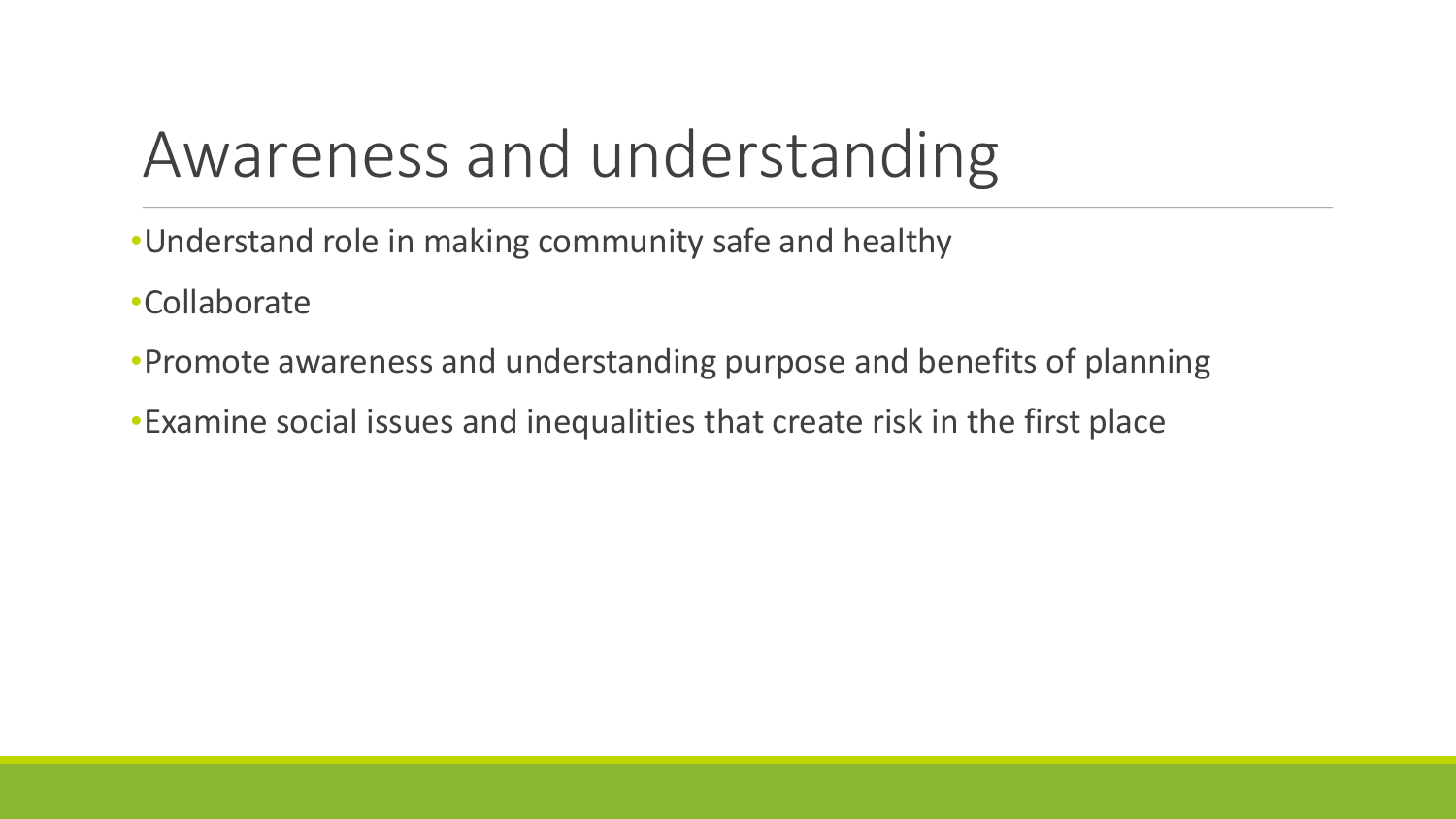### Highest level commitment

•Have councils make a public stand for safety and well-being

•Community-wide initiative requiring dedication

•Commitment from local political leaders, agency/organization heads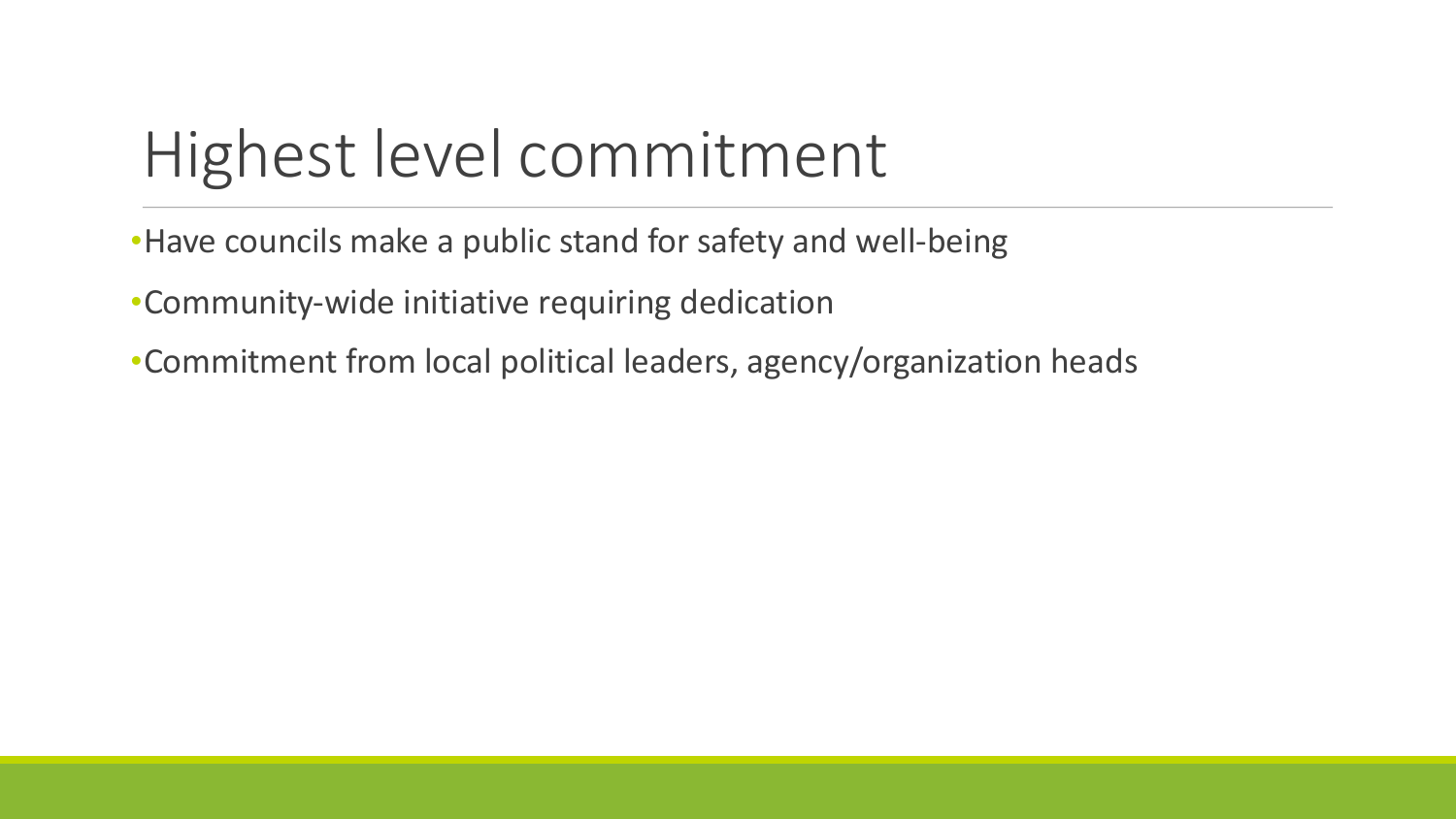#### Effective partnerships

- •Plan is only as effective as partnerships and multi-sector collaboration
- •Complex issues requiring comprehensive sustainable solutions
- •Communication between service providers
- •Cooperation between agencies and organizations
- •Coordination for joint planning to achieve mutual objectives
- •Collaboration for mutual gains or outcomes
- •Convergence (possible, e.g. through restructuring, shared services/staff)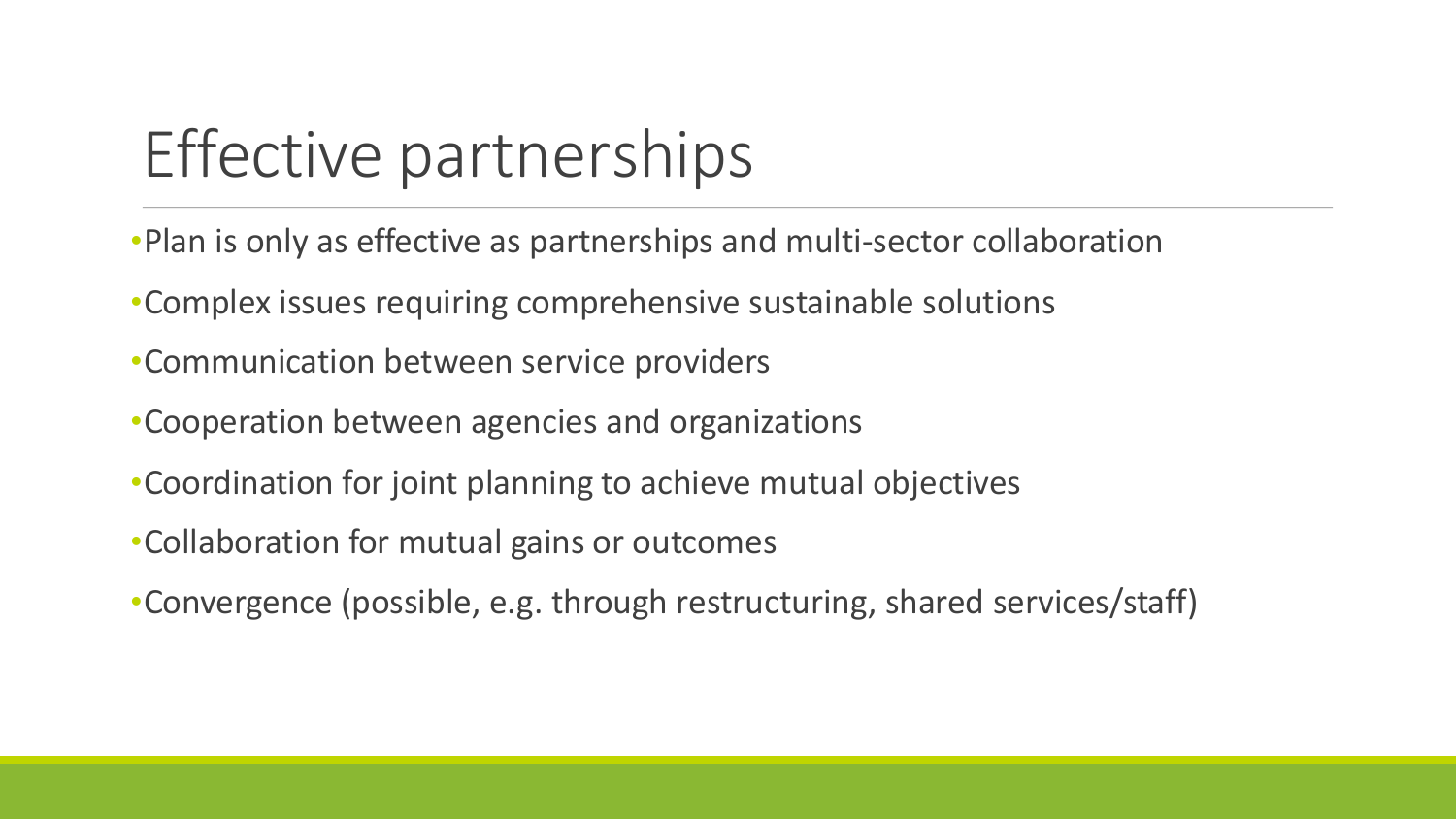#### Evidence and evaluation

- •Identify priority risks:
	- Stats Canada
	- Police and crime data
	- Employment
	- Educational attainment rates
	- Social services
	- Health care
- •Identify gaps research evidence-based response
- •Collect data to evaluate upon implementation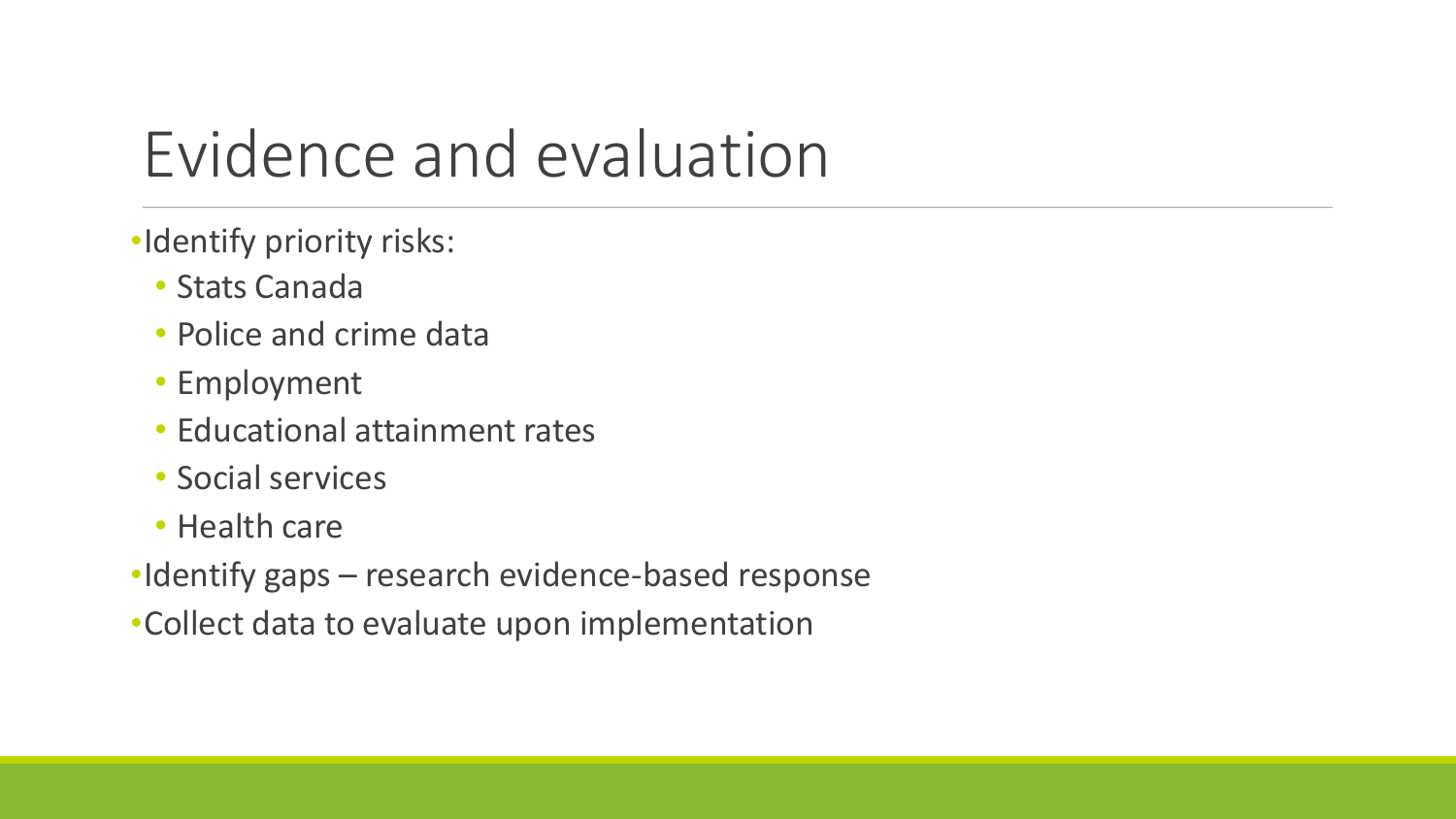#### Cultural responsiveness



- •Interact with and respond to the needs of diverse groups
- •Respond to specific inequities
- •Consider elements of diversity in planning:

| Ethnicity                              | Age                      |
|----------------------------------------|--------------------------|
| Gender identity and sexual orientation | Disability               |
| Religion                               | Citizenship status       |
| Socioeconomic status                   | <b>Regional location</b> |
| Education                              | Language                 |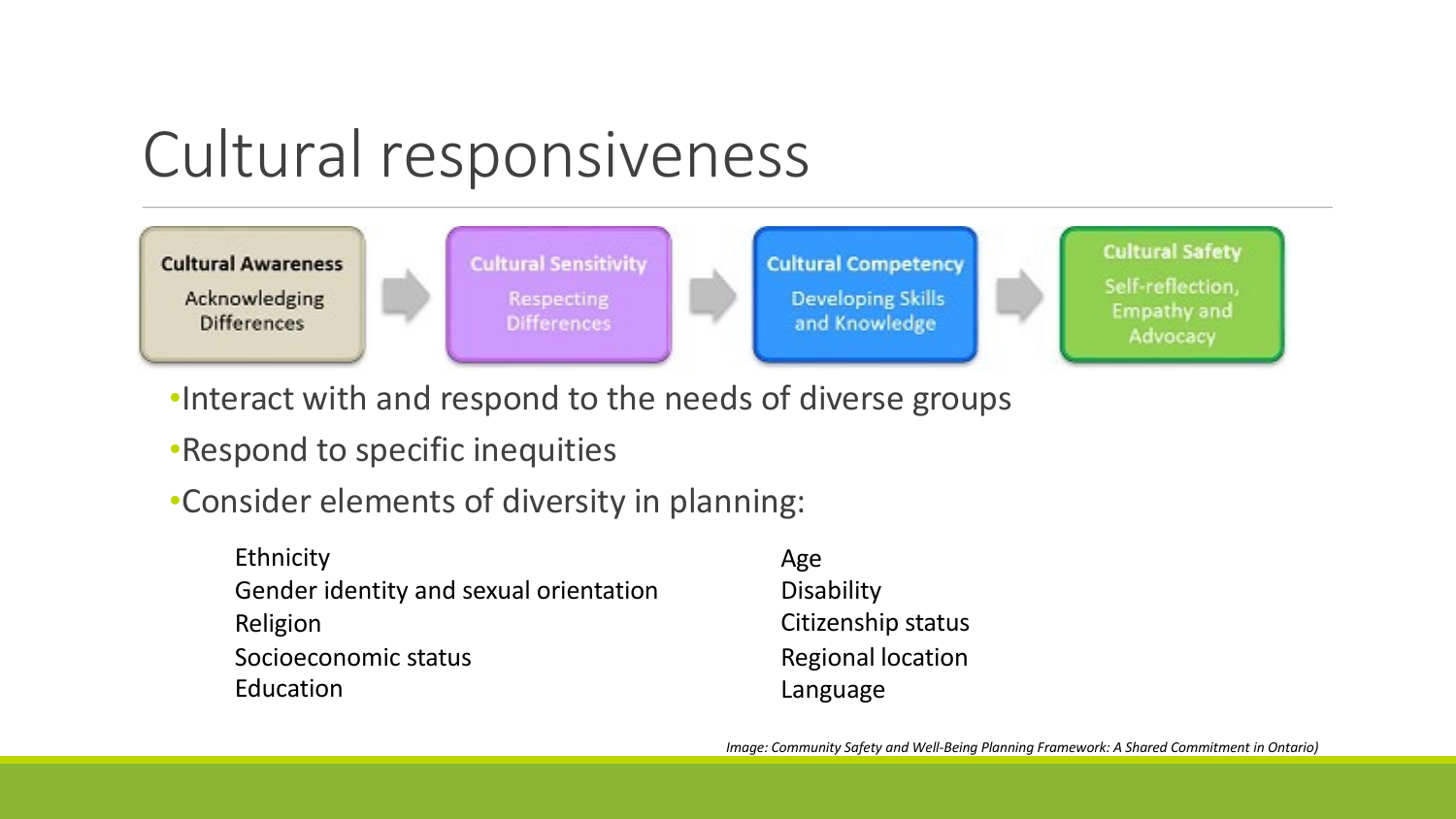### Components Progress Completion of Milestone #1

 $\checkmark$  Identify a local champion who will gain commitment from local government; obtain multi-sectoral buy-in, to communicate effectively with potential partners; engage the community

 $\checkmark$  Establish a multi-sectoral advisory committee that will map community assets and identify gaps in service for prioritized risks

 $\checkmark$  Communication Materials prepared and press-releases issued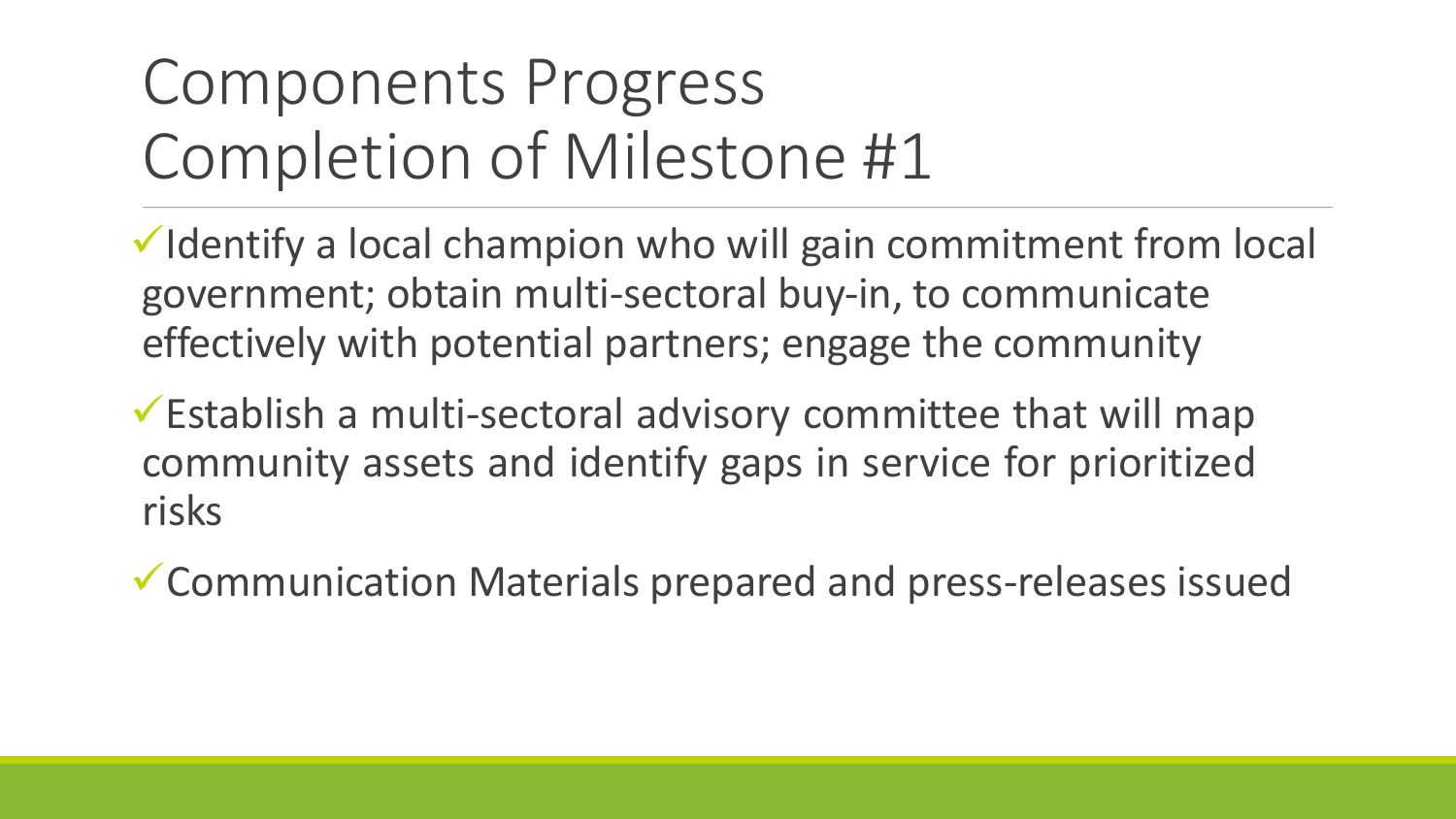### Milestone 1 - Engagement

#### Advisory Committee:

Mayor Robin Jones; Mayor Nancy Peckford; Staff Sergeant Josh Kingsley, OPP Leeds; Acting Inspector Nancy Graves, OPP Grenville; Mayor Doug Malanka, PSB; Megan Cumming, Kemptville Stress Relief; Alison Tutak, Social Services; Marg Fancy, EKIOC; Trish Buote, United Way; Michele Bellows, Rideau Community Health Services; Elaine Murkin, LGL Health Unit; Wendy Embleton, Kemptville Community Association; Rev. Nancy McLeod, Ecumenical Ministerial; Ron Ferguson – UCDSB; Directeur Jean Cloutier, French Catholic School Board; Charlene Catchpole, Interval House; Beth Kent, Children's Mental Health; Jean Francois Thibodeau, French Public School Board; Erin Lee Marcotte, FCSLLG; Marty Crapper, Country Road CHC; Shawn Souder, Mental Health LLG; Bill Montgomery, UCDSB Indigenous Rep; Donna Easter, Westport Senior Rep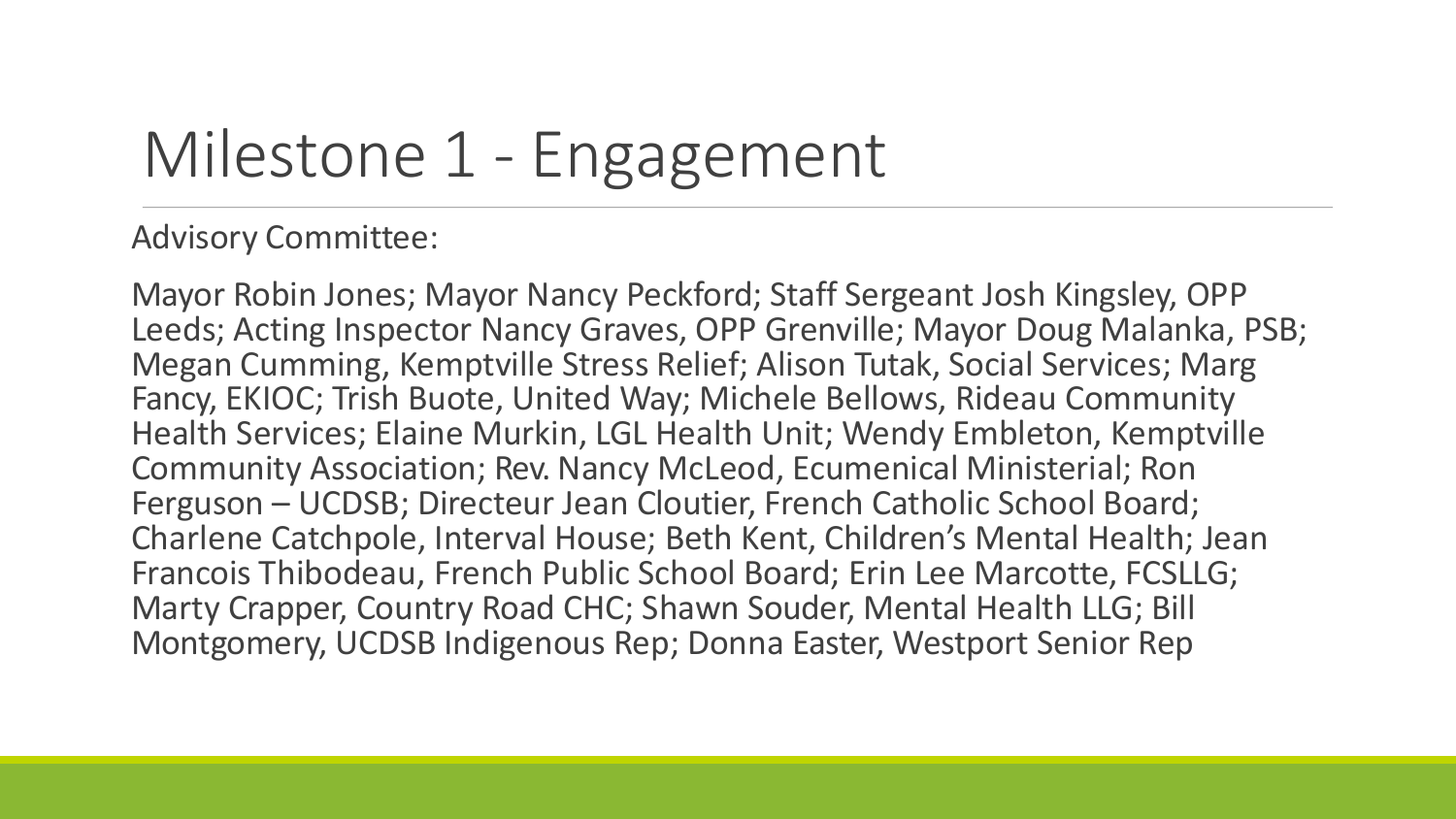### Components Progress Completion of Milestone #2

 $\checkmark$ Surveys - 100

 $\checkmark$  Interviews with key stakeholders - 17

 $\sqrt{\phantom{a}}$ Data review

 $\checkmark$  Conduct local research to support identification of risks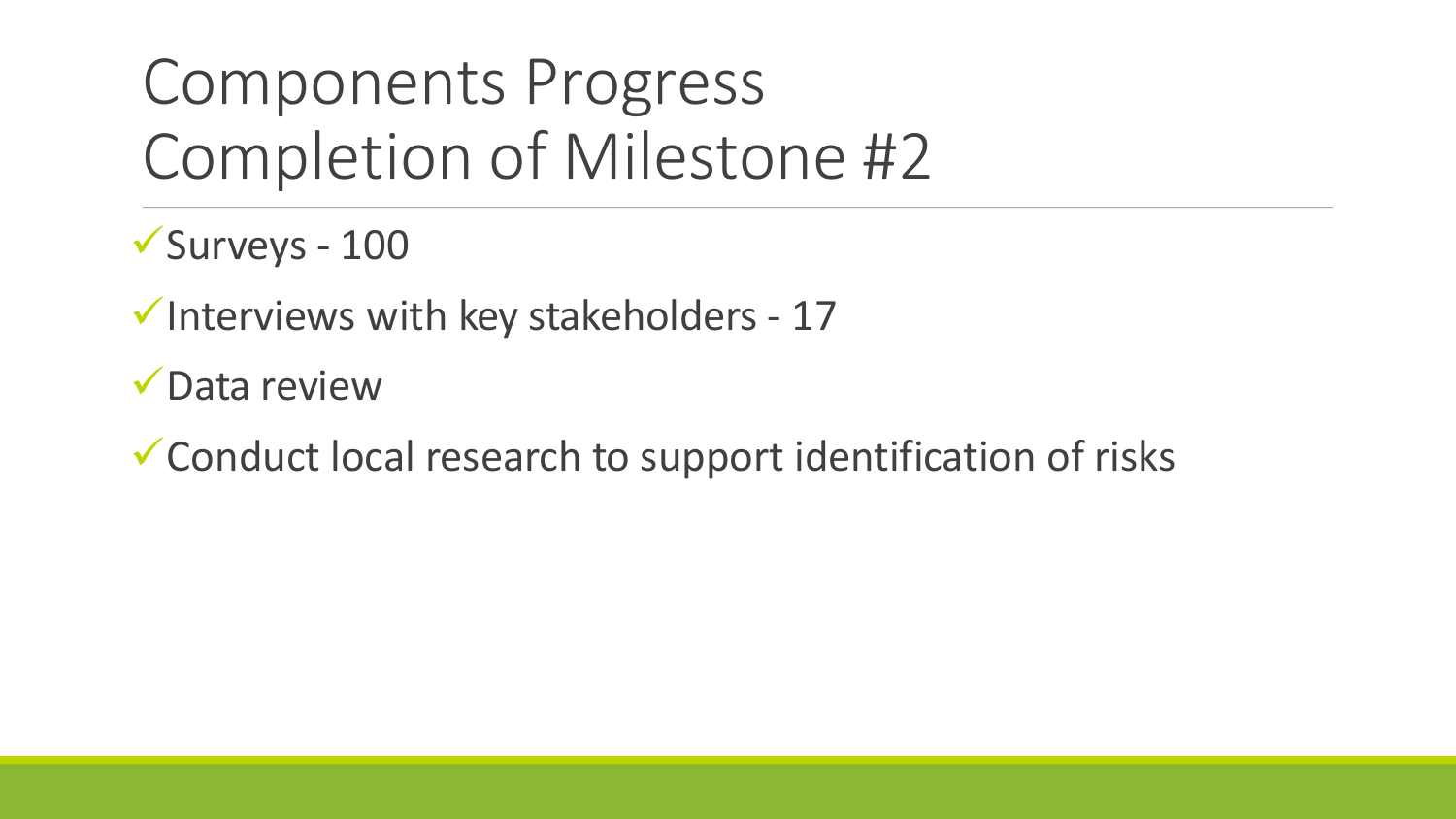### Milestone 2 – Preliminary Risks Identified

- Collaboration of partners (siloed approach, lack of communication)
- Alcohol and drugs (abuse, harm caused by)
- Mental health (suspected, affecting others, grief/trauma, social isolation)
- Poverty and unemployment
- Transportation
- Housing and homelessness
- Domestic violence, victim of violence, human trafficking
- Health nutrition and food security
- Rural inclusion (Brockville-centric)
- Population-specific Risks
	- o Youth
	- o Seniors
	- o Indigenous Families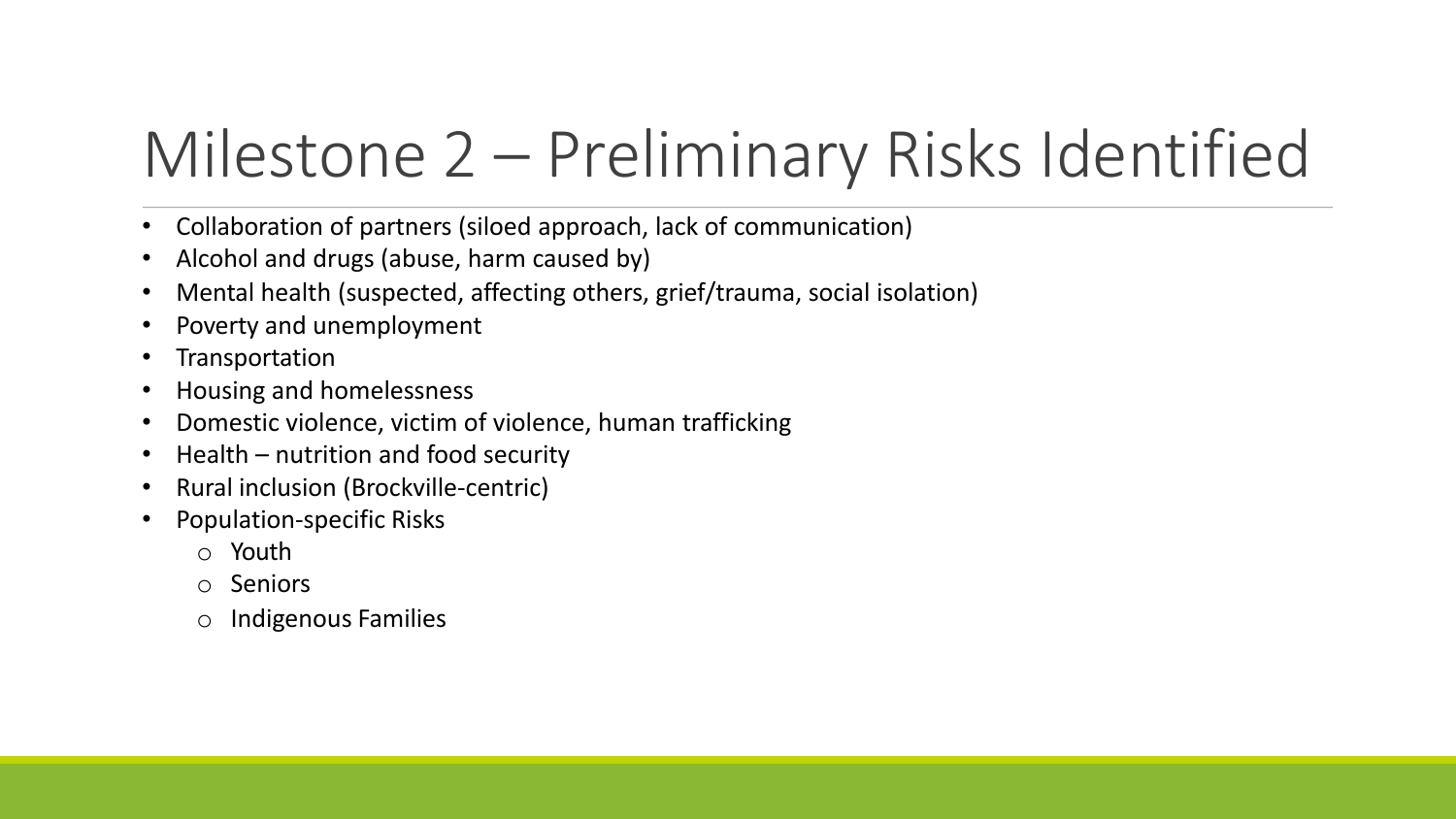#### Group Activity

Join one of the 10 breakout rooms as listed by risk area

20 minutes x 3 rounds

**Assets**: How are you currently working to help mitigate these risks?

**Gaps**: Where does work need to be done to help mitigate these risks?

**Evaluation**: How can success be measured?

1. Join a break-out room (named by risk area) to discuss.

2. Assign a scribe to record your responses being sure to include agency name in assets in the Google document provided

3. Collectively highlight the most significant strategy that can be reported back

4. Join a second breakout room and repeat.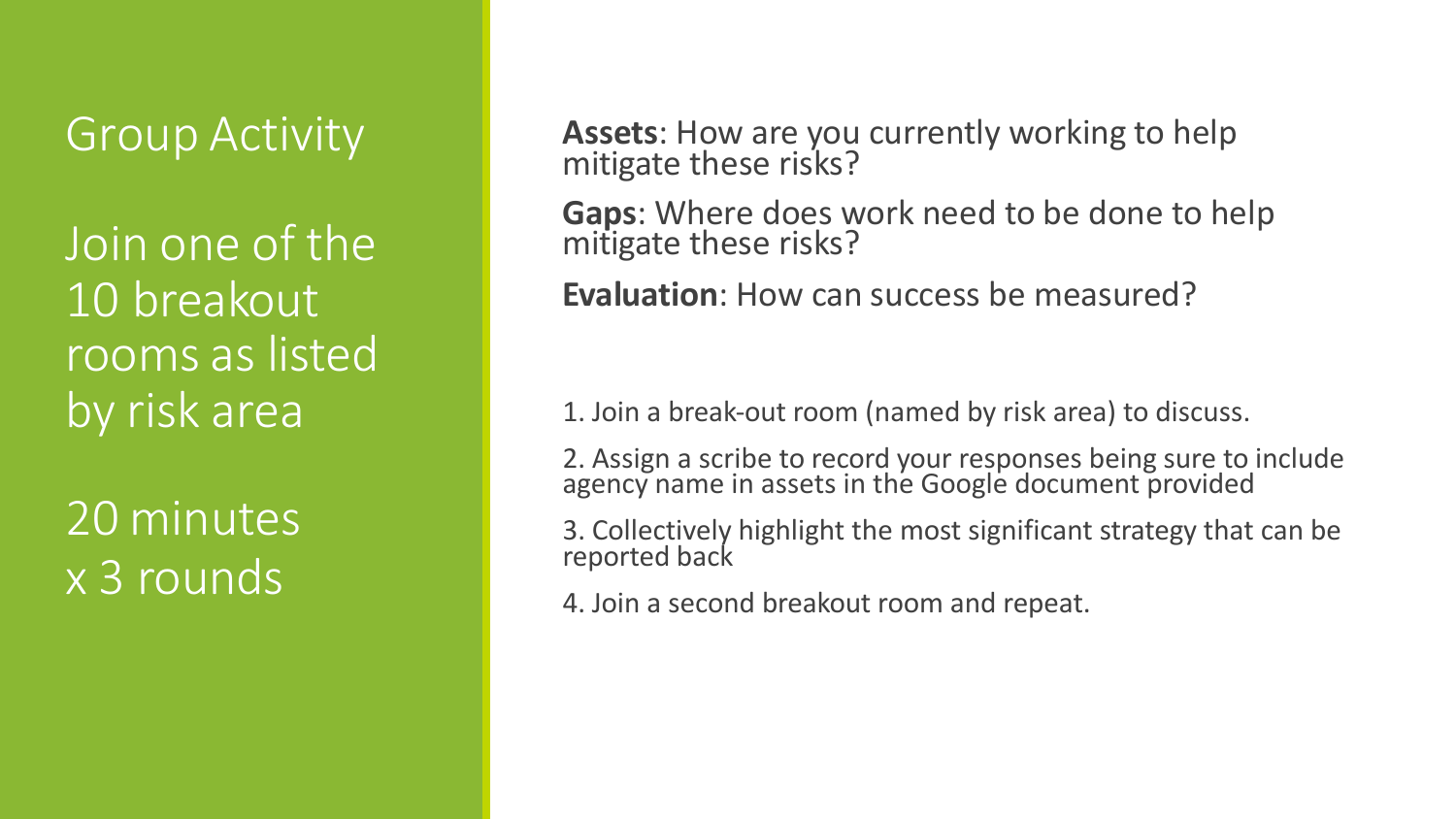#### Report Back and Group Discussion

For each risk area, what strategy would have the most impact

#### Scribes to report back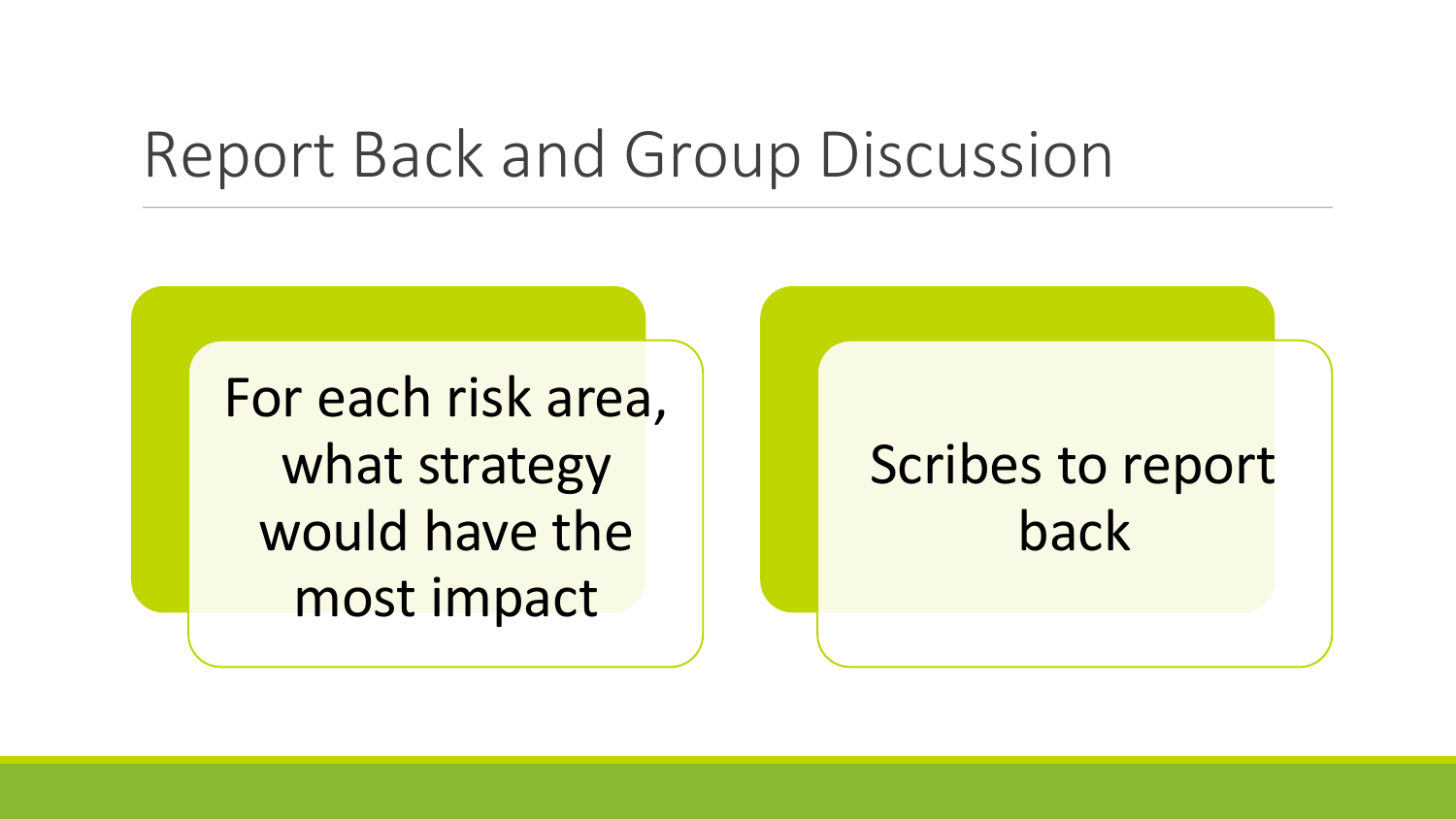### Working towards Milestone #3 Final Report

•Continued data collection/analysis

•Draft report for Advisory Committee Meeting – May 21

•Revisions based on feedback

•Submit final report to UCLG June 2

•Adoption by Counties Council on June 24

•Submission to Province